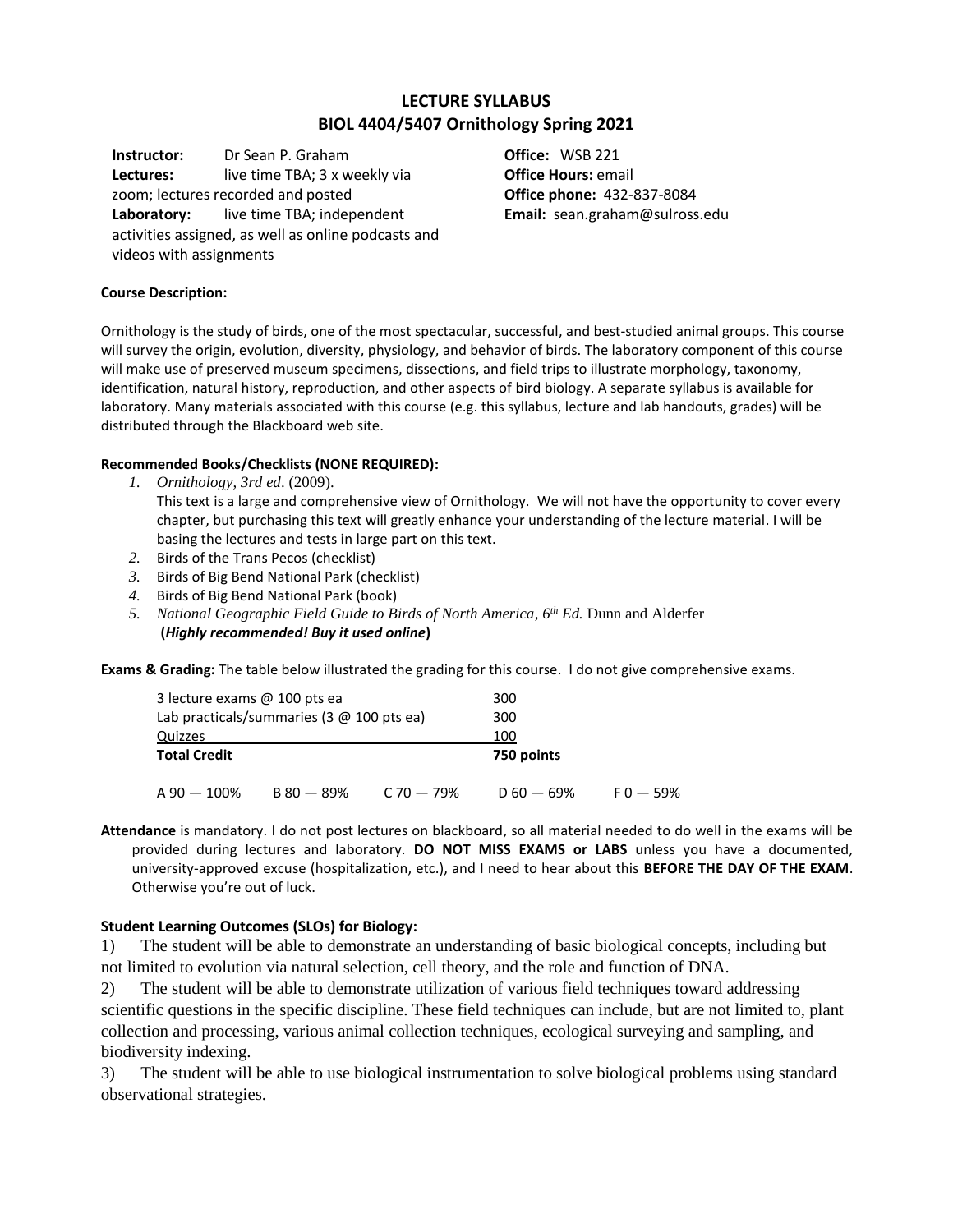4) The student will develop writing skills by summarizing and critiquing recent relevant biological literature.

### **Student Learning Outcomes (SLOs) for Biology, MS:**

- 1. Understanding and implementation of scientific methodology
- *2. Utilization of field techniques toward addressing scientific questions\**
- 3. Be able to utilize statistics toward the analysis of data within the discipline
- 4. Be able to effectively disseminate scientific findings using both written and oral communication.

#### **Marketable Skills:**

- **1)** Ability to organize, analyze, and interpret data.
- **2)** Proficiency in using presentation software.<br>**3)** Experience in managing time and meeting of
- **3)** Experience in managing time and meeting deadlines.
- **4)** Ability to speak effectively and write concisely about scientific topics.
- **5)** Experience in the development of professional email correspondence.

| Tentative schedule (subject to change) |               |                                                  | Day |
|----------------------------------------|---------------|--------------------------------------------------|-----|
| Week                                   |               | <b>Topic</b>                                     |     |
| 1                                      |               | Introduction: Diversity of birds                 |     |
| $\mathbf{1}$                           |               | Origin of birds                                  |     |
| $\overline{2}$                         |               |                                                  |     |
| $\overline{2}$                         |               | Form and function I: Feathers                    |     |
| 3                                      |               |                                                  |     |
| 3                                      |               | II: Flight                                       |     |
| $\overline{4}$                         |               | III: Physiology                                  |     |
| $\overline{4}$                         |               | IV. Brains and senses                            |     |
| 5                                      |               |                                                  |     |
| 5                                      |               |                                                  |     |
| 6                                      |               | V. Feeding                                       |     |
| 6                                      |               |                                                  |     |
| 7                                      |               | Behavior and communication I: Visual             |     |
|                                        |               | Communication                                    |     |
| 7                                      |               | <b>First test Friday Feb 24</b>                  |     |
| 8                                      |               | II: Vocal Communication                          |     |
| 8                                      |               |                                                  |     |
| 9                                      |               | Behavior and the Environment I: Annual<br>Cycles |     |
| 10                                     | <b>Spring</b> |                                                  |     |
| 10                                     | <b>Break</b>  | No classes Mar 8-12                              |     |
| 11                                     |               | II. Migration                                    |     |
| 11                                     |               | <b>Second test Friday 24 March</b>               |     |
|                                        |               | III. Navigation                                  |     |
| 12                                     |               | Reproduction and Development: I                  |     |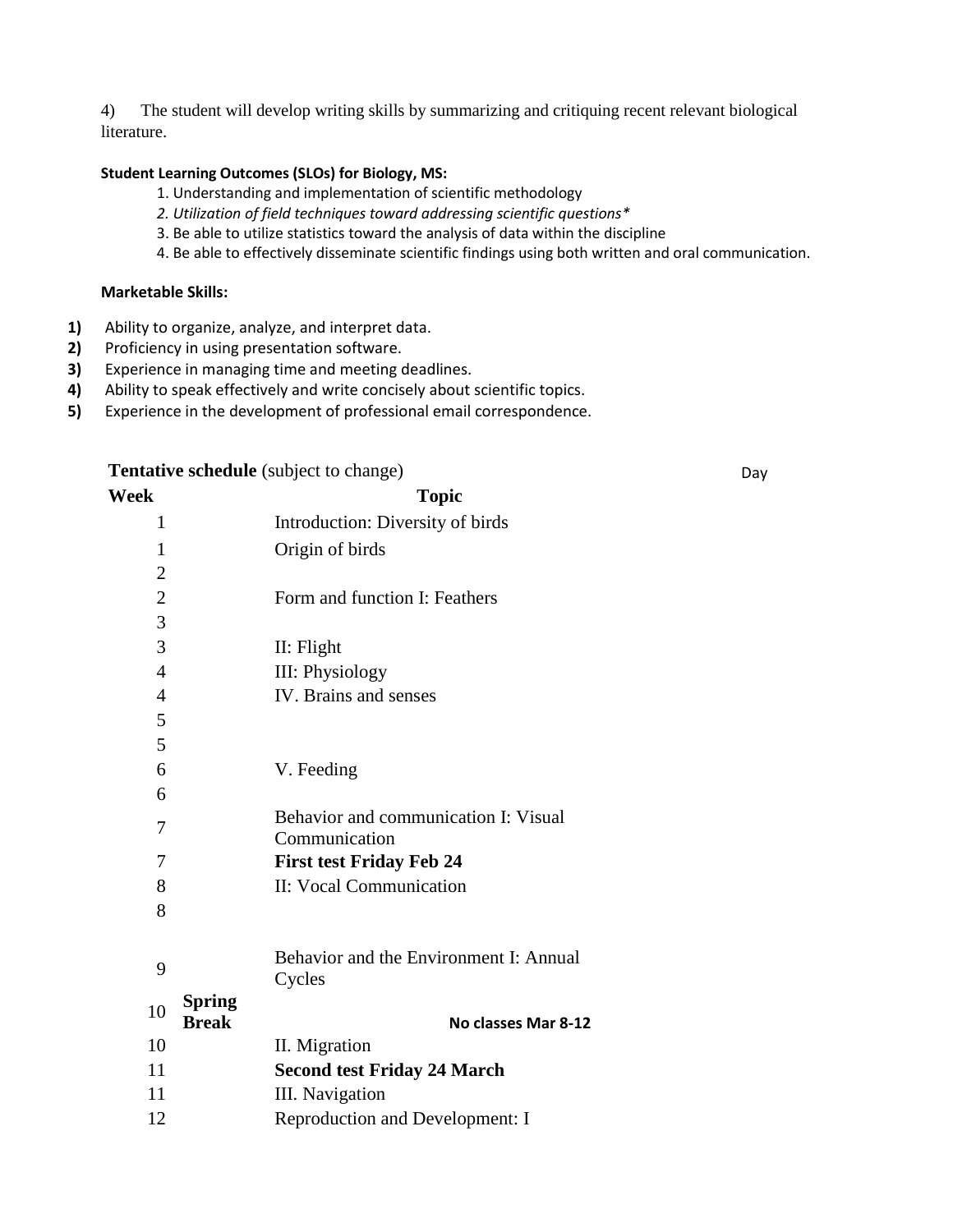|    | Final exam (not cumulative): Finals week   |
|----|--------------------------------------------|
| 16 | Conservation                               |
| 15 |                                            |
| 15 | Ecology and Conservation I:<br>Communities |
| 14 | <b>IV</b> Parental care                    |
| 14 |                                            |
| 13 | III. Mating systems                        |
| 13 |                                            |
| 12 | II. Nests and Development                  |
|    | Reproduction                               |

**April 30; May 1-3**

Sul Ross State University (SRSU) is committed to equal access in compliance with Americans with Disabilities Act of 1973. It is SRSU policy to provide reasonable accommodations to students with documented disabilities. It is the Student's responsibility to initiate a request. Please contact me, Ms. Rebecca Greathouse Wren, M.Ed., LPC-S, Director/Counselor, Accessibility Services Coordinator, Ferguson Hall (Suite 112) at 432.837.8203; mailing address is P.O. Box C-122, Sul Ross State University, Alpine, Texas 79832. Students should then contact the instructor as soon as possible to initiate the recommended accommodations.

## SPECIAL COVID-19 STUFF:

1) **Masks**: **Face coverings are required indoors and outdoors on SHSU campuses** unless you are in a private space or are engaged in an activity for which wearing a covering is impractical. In this class, if a student refuses to wear a mask/wear a mask properly, class will be cancelled, and according to SHSU policy, I will be forced to report the student to the Dean of Students office. Please note that a face mask that has an exhalation valve or vent is not acceptable. [https://www.shsu.edu/katsafe/face](https://www.shsu.edu/katsafe/face-coverings%232d0290a3-7bfe-4a69-9bab-14fb494c332b)[coverings#2d0290a3-7bfe-4a69-9bab-14fb494c332b](https://www.shsu.edu/katsafe/face-coverings%232d0290a3-7bfe-4a69-9bab-14fb494c332b)

2) **Assigned Seating**: There will be an **assigned seating chart for each group** to encourage social distancing.

3) **Disinfection of Classroom Surfaces**: Each person should disinfect their space at the beginning and end of each class meeting. The university has provided disinfectant wipes in our classroom. When you enter the classroom, please take a wipe and use it to clean your space before settling in. If possible, please keep that wipe to use again to clean your space before you leave. Although, SHSU will provide access to hand sanitizer at the entrances to classroom buildings, I encourage you to also carry your own sanitizer with you in public.

4) **Orderly Dismissal**: When class is over, **I will dismiss students row by row**, starting with the row closest to the exit. Each day, I will end class a little early so that you have enough time to wipe down your desk and wait to be dismissed by row.

5) **Food & Drinks**: There will be **no eating or drinking in the classroom**. If you need to take a sip of your drink during class time, you may leave the room to do so.

6) **Paperwork**: In order to maintain social distancing and reduce the transmission of germs via paper, **all paperwork requiring faculty signatures should be sent as digital documents via email**, e.g., athletic schedules, doctor's notes, SSD forms, etc. I will not pass out any papers to students and I will not accept any papers from students.

7) **Limited in-class interaction**: We will do our absolute best to maintain social distancing in the classroom. Please stay 6 feet away from my desk. I will be happy to answer general questions during class time, but I recommend that you address personal questions virtually.

8) **No in-person office hours**. My office is not large enough to accommodate the CDC's recommendations for social distancing; therefore, all office hours will be held virtually.

9) **Travel**: *If you have travelled internationally*, you are required to self-quarantine for 14 days upon your return. *If you have travelled locally or out of state*, you are required to self-quarantine for 14 days only if the local destination or state you traveled to is under a CDC COVID-19 travel advisory. [https://www.shsu.edu/katsafe/restart2020/faq#b73e7b75-e764-44b3-a404-66f4d498f0f6](https://www.shsu.edu/katsafe/restart2020/faq%23b73e7b75-e764-44b3-a404-66f4d498f0f6)